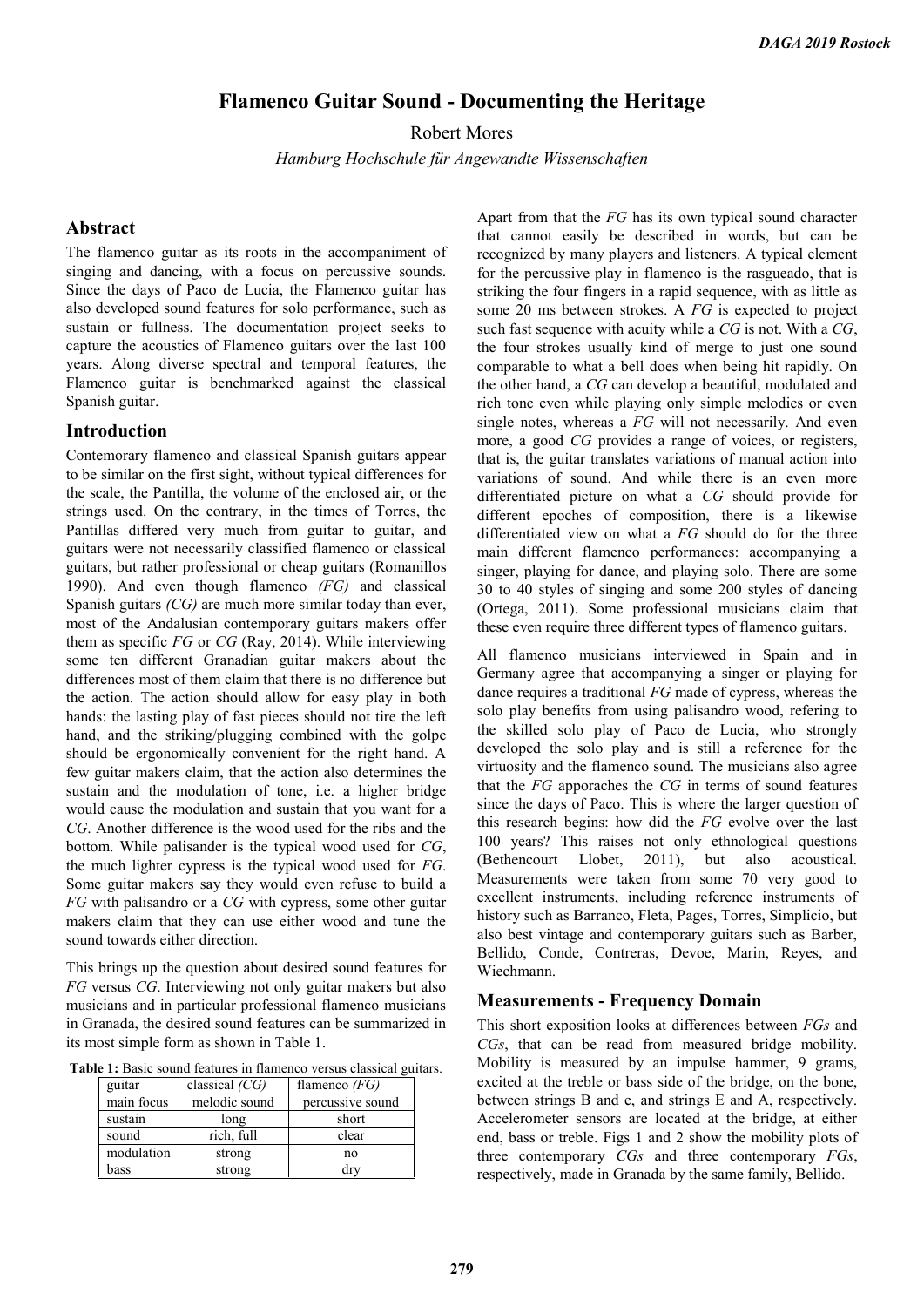

**Fig. 1:** Mobility of three contemporary Granadian classical Spanish guitars. ( $\rightarrow$ ) treble side, (--) bass side, ( $\Box$ ) open strings frequency.



**Fig. 2:** Mobility of three contemporary Granadian flamenco guitars. ( $\rightarrow$ ) treble side, (--) bass side, ( $\Box$ ) open strings frequency.



**Fig. 3:** Mobility of three classical Spanish guitars (vintage collection).  $(-)$  treble,  $(-)$  bass side,  $(\square)$  open strings frequency.



**Fig. 4:** Mobility of three flamenco guitars (vintage collection). ( $\rightarrow$ ) treble side, (--) bass side, ( $\Box$ ) open strings frequency.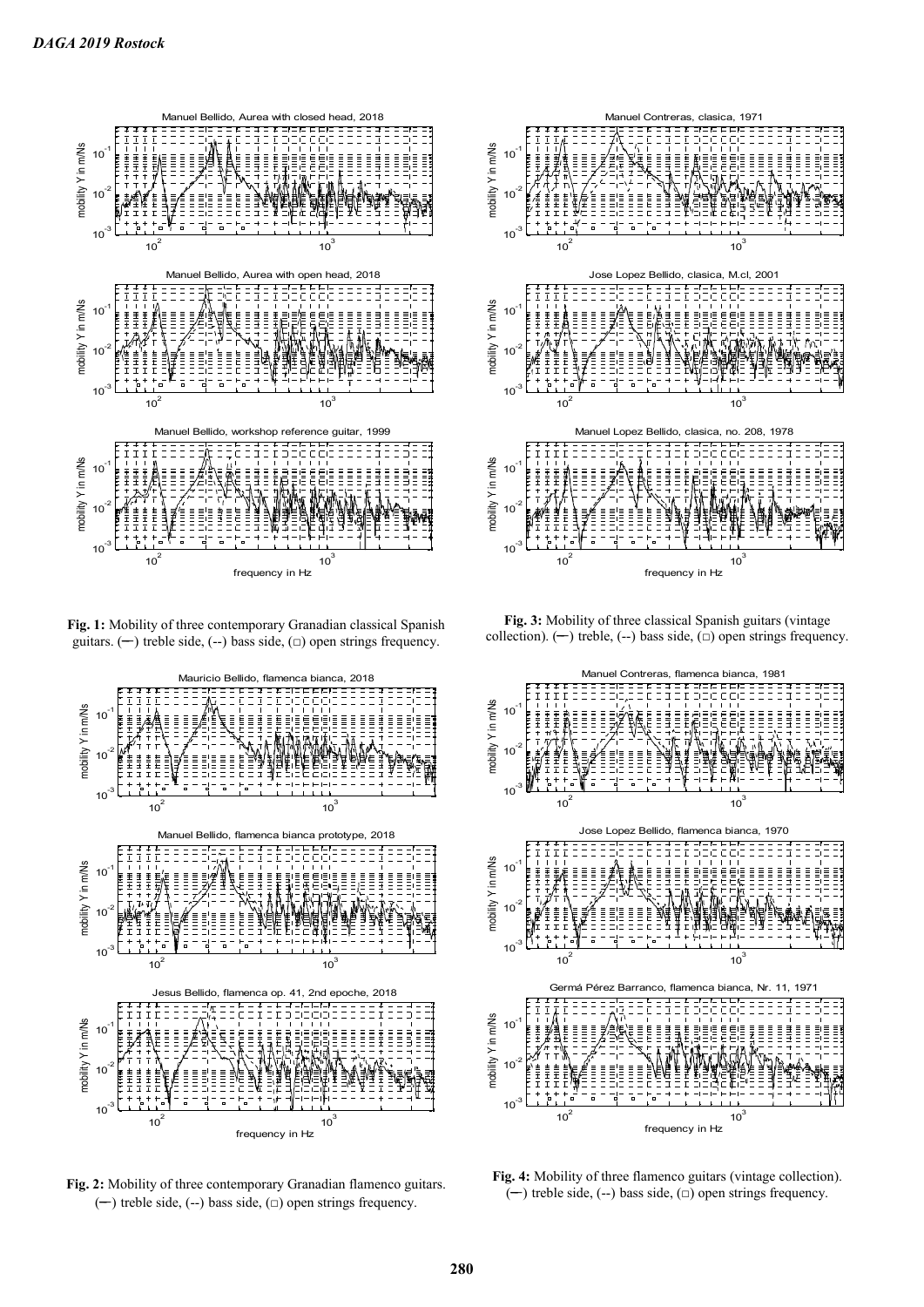First of all there is a deterministic region below 400 Hz to 500 Hz, and a statistic region above 400 Hz to 500 Hz. These two regions are also observed in other instruments, such as the violin with a turning point at 700 Hz (Mores, 2014), and the grand piano with a turning point at 200 Hz (Bertaud et al., 2003). In the deterministic region the air resonance at 100 Hz, the fundamental top mode, or  $(0,0)$ mode, at 200 Hz and the first cross mode, or (0,1) mode, at 230 to 300 Hz have been reported by many researchers, already (Torres and Boullosa, 2009) (Firth, 1977) (Elie et al., 2012) (Christensen and Vistisen, 1980). While comparing the three *FGs* and the three *CGs*, it is apparent, that the frequency separation between the  $(0,0)$  and the  $(0,1)$  modes is wider for the *CG* as it is for the *FG*.

When comparing three *FGs* with three *CGs* from a private vintage collection, the frequency separation between the (0,0) and the (0,1) modes is likewise wider for the *CG*. Please note, that Figs. 3 and 4 allow for pair-wise comparison of the two types of guitars from the same manufacturer, in two from the three samples.

The two modes,  $(0,0)$  and  $(0,1)$ , are coupled by air and by wood-internal shearing (Ross, 2010) (Elejabarrieta et al., 2002). Therefore, exiting one resonance will also lead to exciting the other, and vice versa. The -6 dB total width across the two modes is taken as a simple measure for the potential of strong modulation. For example, the Bellido Aurea from 2018, top graph in Fig. 1, peaks at 0.266 m/Ns, and the related -6 dB for the combined modes range from 213 to 274 Hz, taking into account the signals from either side of the bridge.

Fig. 5 summarizes the results for the combined bandwidth, and at the same time for the peak mobility of mentioned two modes. Likewise, the peak and the bandwidth for the fundamental air mode, A0, is also represented in the same figure.

![](_page_2_Figure_4.jpeg)

**Fig. 5:** Mobility versus bandwidth of air cavity modes and main top modes, for ( $\circ$ ) classical guitars, ( $\times$ ) flamenco guitars, ( $\leftarrow$ ) contemporary,  $(\cdots)$  vintage collection.

When ranking the bandwidth of the (combined) main top modes, all but one FG have a smaller bandwidth than all CG, see Table 2. There are two construction differences between CG and FG which may explain this. First, the top of FG is uually somewhat thinner than the top of a CG. Second, the fan bracing is usually somewhat more acute-angled in a *CG*, and somewhat more parallel in a FG. These two difference explein the somewhat greater stiffness in lateral direction working for a higher frequency of the cross mode, (0,1), for the *CG*. The obviously smaller bandwidth in FG translates to what musicians explain by using the descritption of a dry bass, the larger bandwidth in *CG* explains what musicians refer to modulation.

**Table 2**: Ranking of bandwidths for the combined top plate modes from smallest to largest.

| rank | band-<br>width<br>in Hz | type | guitar                       |
|------|-------------------------|------|------------------------------|
| 1    | 13                      | FG   | Jesus Bellido, 2018          |
| 2    | 35                      | FG   | Manuel Bellido, 2018         |
| 3    | 36                      | FG   | Mauricio Bellido, 2018       |
| 4    | 44                      | FG   | Barranco, 1971               |
| 5    | 56                      | FG   | Contreras, 1981              |
| 6    | 60                      | CG   | Bellido Aurea (open), 2018   |
| 7    | 62                      | СG   | Bellido Aurea (closed), 2018 |
| 8    | 65                      | FG   | Jose Lopez Bellido, 1970     |
| 9    | 73                      | CG   | Manuel Lopez Bellido, 1978   |
| 10   | 78                      | CG   | Contreras, 1971              |
| 11   | 88                      | CG   | Bellido workshop ref., 1999  |
| 12   | 164                     | СG   | Jose Lopez Bellido, 2001     |

On the contrary, when ranking the bandwidth of the fundamental air mode, all but one *FG* have a larger bandwidth than all *CG*, see Table 3.

**Table 3**: Ranking of bandwidths for the fundamental air mode from smallest to largest.

| rank | band-<br>width<br>in Hz | type | guitar                       |
|------|-------------------------|------|------------------------------|
| 1    | 5                       | СG   | Jose Lopez Bellido, 2001     |
| 1    | 5                       | СG   | Manuel Lopez Bellido, 1978   |
| 1    | 5                       | FG   | Contreras, 1981              |
| 4    | 6                       | СG   | Bellido Aurea (closed), 2018 |
| 5    | 7                       | СG   | Bellido Aurea (open), 2018   |
| 5    | 7                       | СG   | Bellido workshop ref., 1999  |
| 5    | 7                       | СG   | Contreras, 1971              |
| 5    | 7                       | FG   | Barranco, 1971               |
| 9    | 8                       | FG   | Manuel Bellido, 2018         |
| 10   | 12                      | FG   | Jose Lopez Bellido, 1970     |
| 11   | 19                      | FG   | Jesus Bellido, 2018          |
| 12   | 20                      | FG   | Mauricio Bellido, 2018       |
|      |                         |      |                              |

Ranking the frequency of the fundamental air mode results in a less clear classification. Most *FGs* have a rather low fundamental air mode. A few musicians and one professional trader of *FGs* claim that good *FG* ring at F#, which is at 92.5Hz, whereas *CGs* usually always ring between G, 98 Hz, and A, 110 Hz. This can be explained with the somewhat softer top in *FG*. Jürgen Meyer explained how the air mode declines with increasingly flexible walls while the volume and the open area of the Helmholtz resonator remain unchanged (Meyer, 1985). If it is the flexible top plate, that explains the low frequency of the air mode, then the fundamental top mode, (0,0), should likewise